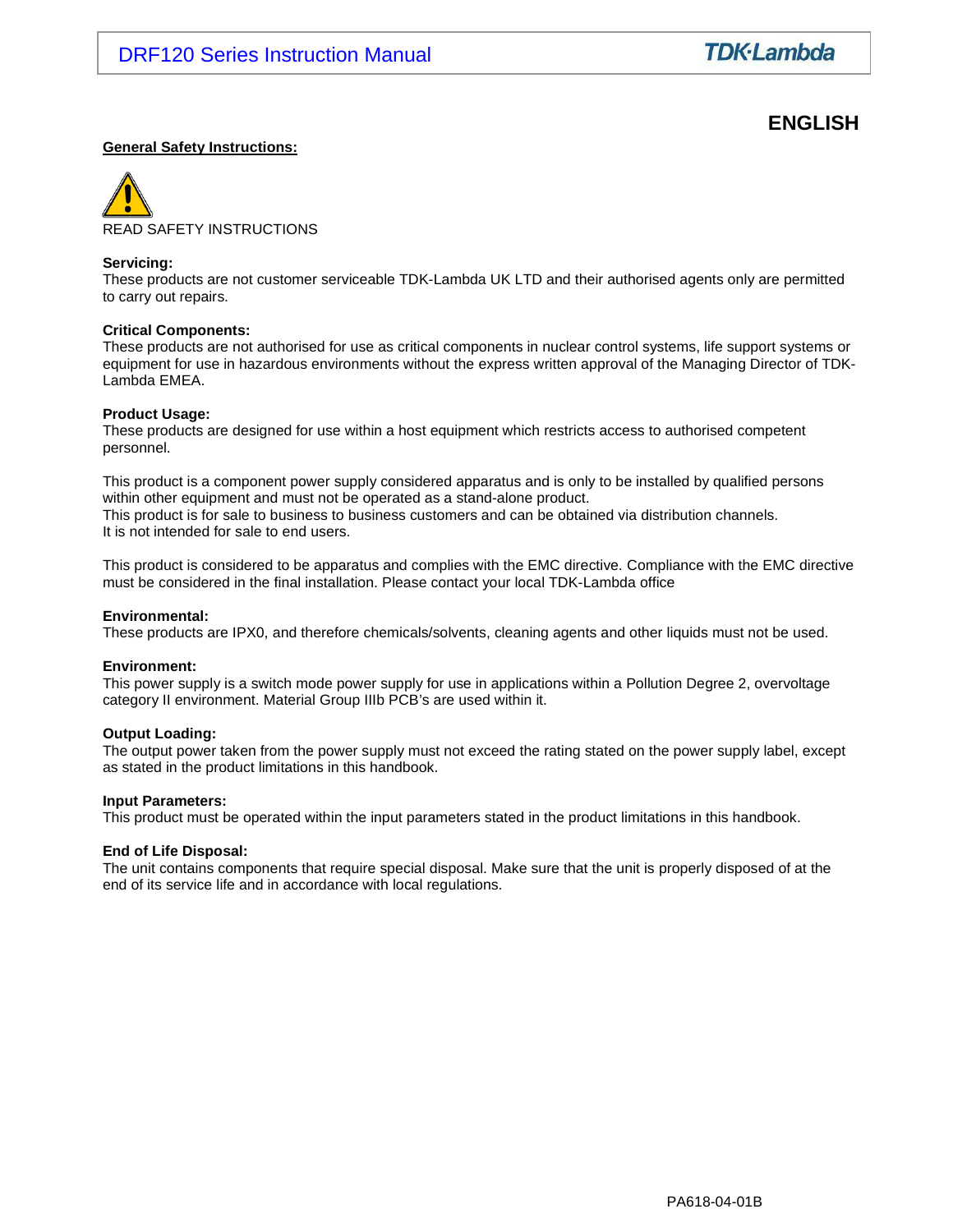

#### **High Voltage Warning:**

Dangerous voltages are present within the power supply**.** The professional installer must protect service personnel from inadvertent contact with these dangerous voltages in the end equipment.

**WARNING**: When installed in a Class 1 end equipment, this product must be reliably earthed and professionally installed.

The (+) or (-) output(s) can be earthed or left floating.

The unit cover(s)/chassis (where applicable) must not be made user accessible.

Internal fuses protect the unit and must not be replaced by the user. In case of internal defect, the unit must be returned to TDK-Lambda UK LTD or one of their authorised agents.

A suitable mechanical, electrical and fire enclosure must be provided by the end use equipment for mechanical, electric shock and fire hazard protection.

The ventilation openings on these products must not be impeded.

The unit cover/chassis, where applicable, is designed to protect skilled personnel from hazards. They must not be used as part of the external covers of any equipment where they may be accessible to operators, since under full load conditions, part or parts of the unit chassis may reach temperatures in excess of those considered safe for operator access.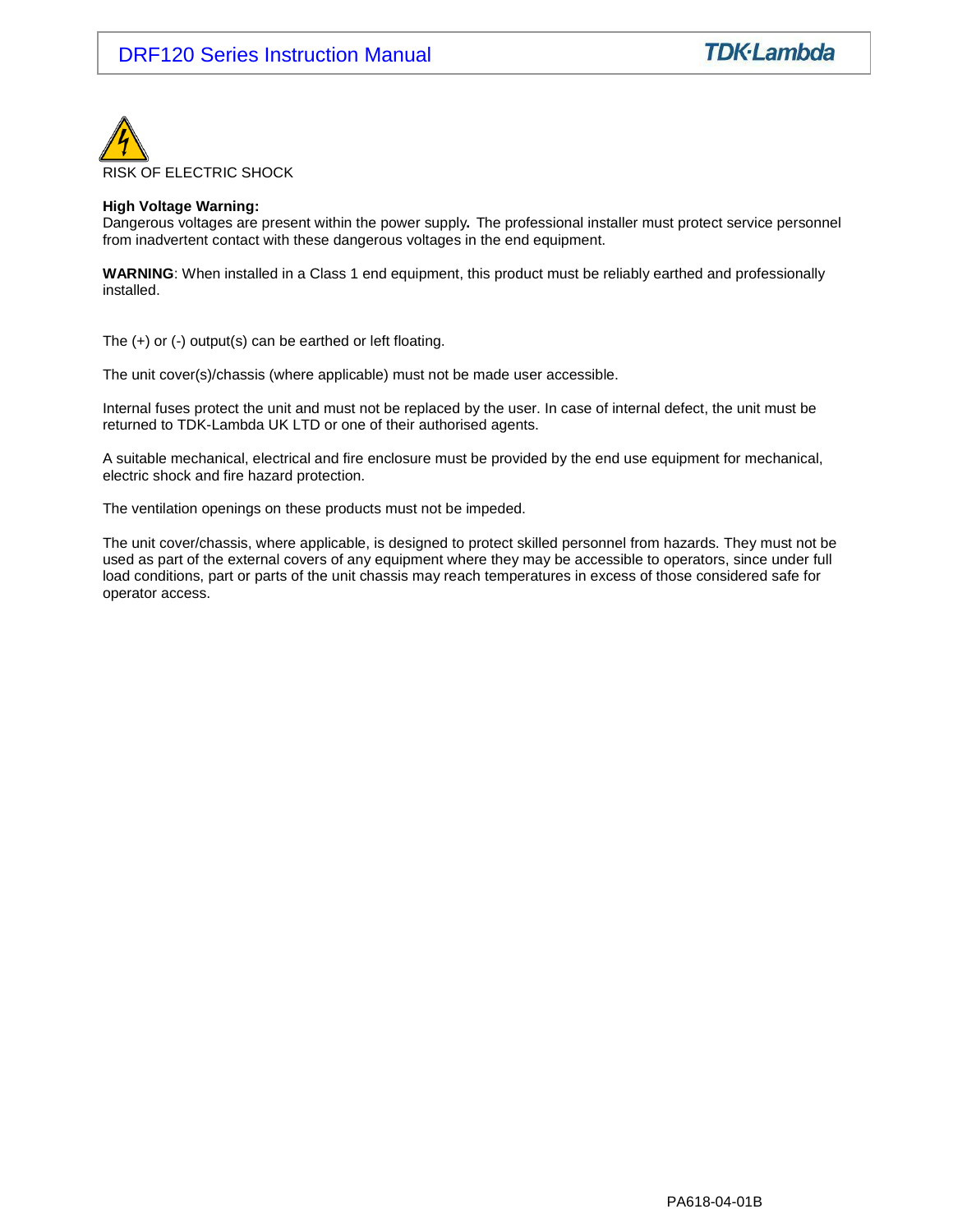# **DEUTSCH**

#### **Allgemeine Sicherheitsvorschriften:**

LESEN SIE DIE SICHERHEITSVORSCHRIFTEN

#### **Wartung:**

Diese Produkte können nicht durch den Kunden gewartet werden. Nur TDK-Lambda UK LTD. und deren zugelassene Vertriebshändler sind zur Durchführung von Reparaturen berechtigt.

#### **Kritische Komponenten:**

Diese Produkte sind nicht für die Verwendung als kritische Komponenten in nuklearen Kontrollsystemen, Lebenserhaltungssystemen oder Geräten in gefährlichen Umgebungen geeignet, sofern dies nicht ausdrücklich und in Schriftform durch den Geschäftsführer von TDK-Lambda EMEA genehmigt wurde.

#### **Produktverwendung:**

Diese Produkte sind zur Verwendung innerhalb von Host-Anlagen gedacht, die einen auf das Fachpersonal beschränkten Zugang haben.

Dieses Produkt ist als eine Stromversorgungs-Baugruppe / Stromversorgungs-Einheit zu betrachten und es darf nur von qualifiziertem Personal in andere Geräte eingebaut werden und es darf NICHT als eigenständiges Gerät ("Stand-Alone") betrieben werden.

Dieses Produkt ist für den Verkauf an Geschäftskunden entwickelt worden und es kann über Distributionskanäle bezogen werden.

Es ist NICHT für den Verkauf an Endkunden gedacht und konzipiert.

Dieses Produkt ist als Gerät zu betrachten and entspricht der EMV Direktive. Die Konformität mit der EMV Direktive muss in der finalen Installation betrachtet werden. Bitte kontaktieren Sie Ihr regionales TDK-Lambda Vertriebsbüro bei Rückfragen

#### **Umwelt:**

Diese Produkte sind IPX0, aus diesem Grund dürfen keine Chemikalien/Lösungsmittel, Reinigungsmittel und andere Flüssigkeiten verwendet werden.

#### **Umgebung:**

Dieses Netzteil ist ein Schaltnetzteil zur Verwendung in einer Umgebung mit einem Verschmutzungsgrad 2, Überspannungskategorie II. Materialgruppe IIIb mit darin verwendeten PCBs.

#### **Ausgangsstrom:**

Der Ausgangsstrom des Netzteiles darf die Leistung, die auf dem Label des Netzteiles vermerkt ist, nur dann überschreiten, wenn dies in den Produktgrenzen dieses Handbuches ausgezeichnet ist.

#### **Eingangsparameter:**

Dieses Produkt muss innerhalb der Eingangsparameter, die in den Produktgrenzen dieses Handbuches angegeben sind, betrieben werden.

#### **Entsorgung am Ende der Betriebszeit:**

Das Gerät enthält Komponenten die unter Sondermüll fallen. Das Gerät muss am Ende der Betriebszeit ordnungsgemäß und in Übereinstimmung mit den regionalen Bestimmungen entsorgt werden.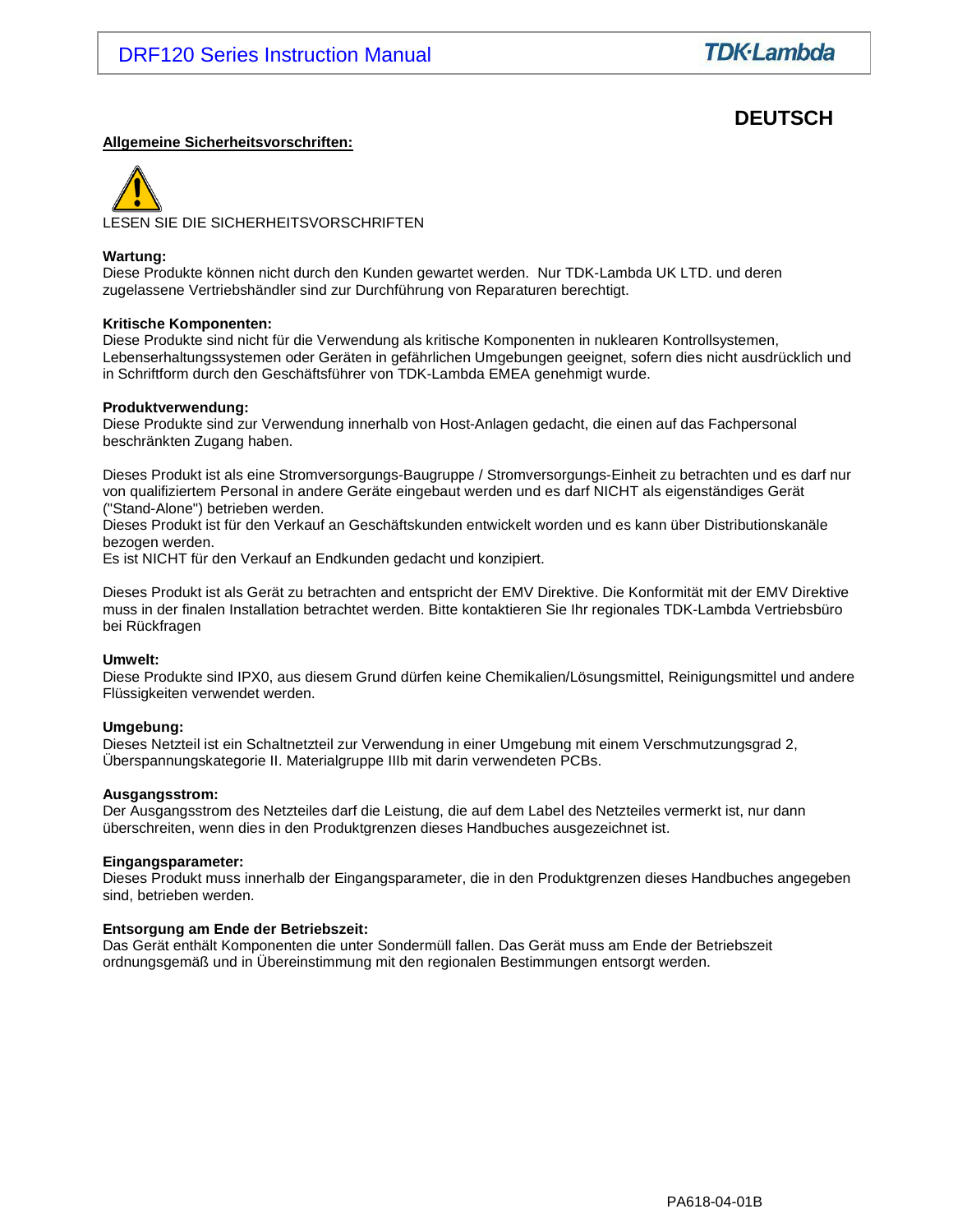

#### **GEFAHR DURCH ELEKTRISCHEN SCHLAG**

#### **Hochspannungswarnung:**

Innerhalb des Netzteiles gibt es gefährliche Spannungen**.** Der Elektroinstallateur muss das Wartungspersonal vor versehentlichem Kontakt mit den gefährlichen Spannungen im Endgerät schützen.

**WARNUNG!** Falls Sie unser Netzgerät in eine Anwendung mit Schutzklasse 1 eingebaut haben, stellen Sie sicher, dass es fachgerecht installiert und zuverlässig geerdet ist.

Die (+) oder (-) Ausgänge können geerdet werden oder unangeschlossen bleiben.

Die Abdeckung des Gerätes/das Gehäuse darf für den Benutzer nicht zugänglich sein.

Eine interne Sicherung schützt das Gerät und darf durch den Benutzer nicht ausgetauscht werden. Im Fall von internen Defekten muss das Gerät an TDK-Lambda UK LTD oder einen der autorisierten Vertriebshändler zurückgeschickt werden.

Ein geeignetes mechanisches, elektrisches und brandgeschütztes Gehäuse muss als Schutz vor der Gefahr von mechanischen Risiken, Stromschlägen und Brandschutz in dem Endgerät vorgesehen werden.

Die Belüftungsöffnungen an diesem Produkt dürfen nicht blockiert werden.

Die Geräteabdeckung/das Gehäuse ist so entworfen, dass das Fachpersonal vor Gefahren geschützt wird. Sie dürfen nicht als Teil der externen Abdeckung für Geräte verwendet werden, die für den Betreiber zugänglich sein müssen, da Teile oder das gesamte Gerätegehäuse unter voller Auslastung übermäßige Temperaturen erreichen kann, die für den Zugang des Betreibers nicht mehr als sicher betrachtet werden.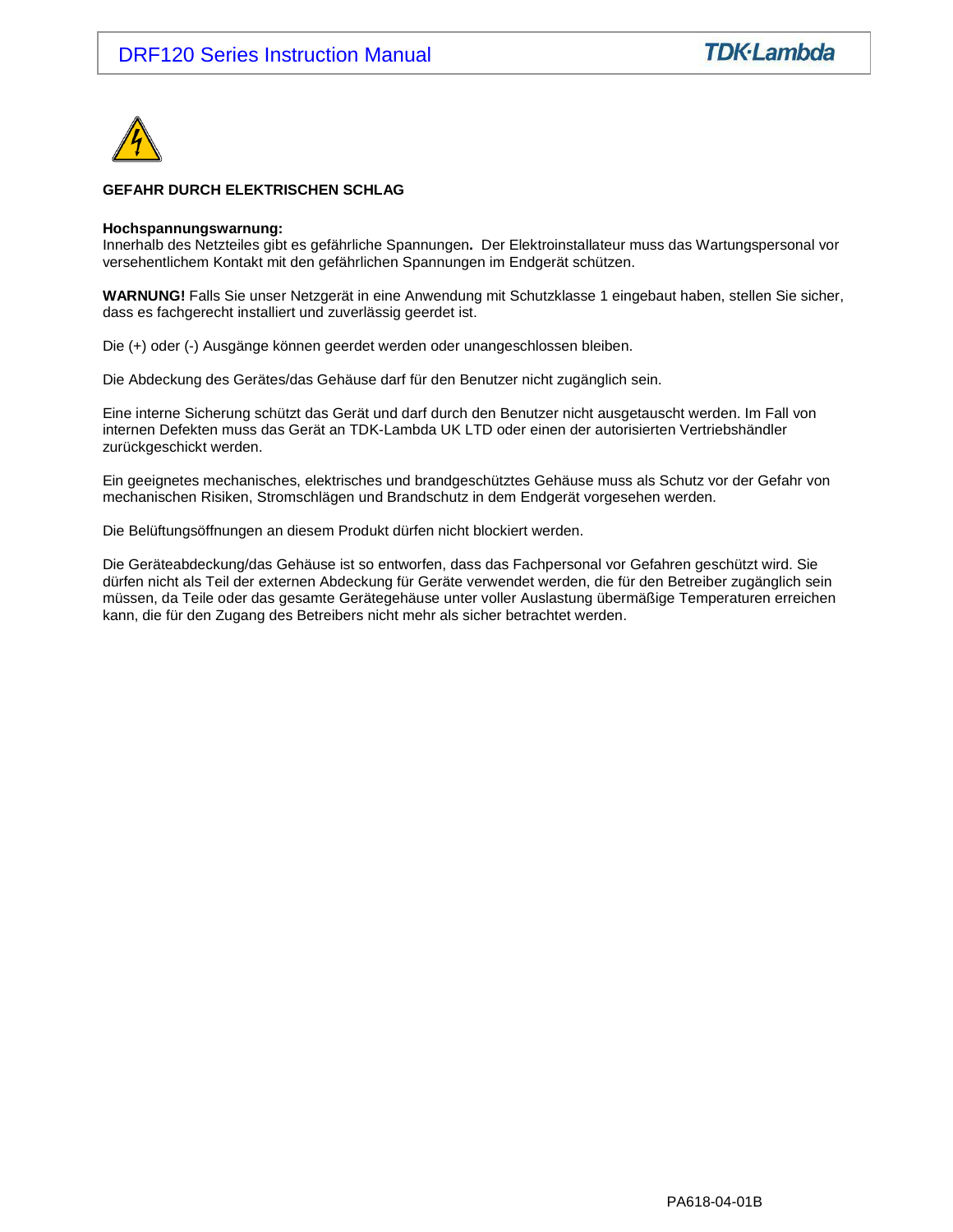# **FRANÇAIS**

#### **Consignes générales de sécurité:**



#### **Entretien:**

Ces produits ne peuvent pas être réparés par l'utilisateur. Seuls, TDK-Lambda UK LTD et ses agents agréés sont autorisés à effectuer des réparations.

#### **Composants critiques:**

Ces produits ne doivent pas être utilisés en tant que composants critiques dans des systèmes de commande nucléaire, dans des systèmes de sauvetage ou dans des équipements utilisés dans des environnements dangereux, sans l'autorisation écrite expresse du directeur général de TDK-Lambda EMEA.

#### **Utilisation du produit:**

Ces produits sont conçus pour être utilisés dans un équipement hôte dont l'accès n'est autorisé qu'aux personnes compétentes.

Ce produit est une alimentation considérée comme un appareil devant être installé par des personnes qualifiées, dans un autre équipement. Il ne doit pas être utilisé en tant que produit fini. Ce produit est destiné à la vente entre entreprises et peut être obtenu via des canaux de distribution. Il n'est pas prévu à la vente pour les particuliers.

Ce produit considéré comme un appareil conforme à la directive CEM. Le respect de la directive CEM doit être pris en compte dans l'installation finale. Veuillez contacter votre bureau TDK-Lambda le plus proche.

#### **Environnement:**

Ces produits sont IPX0, et donc on ne doit pas utiliser des produits chimiques/solvants, des produits de nettoyage et d'autres liquides.

#### **Environnement fonctionnel :**

Cette alimentation fonctionne en mode commutation pour utilisation dans des applications fonctionnant dans un environnement avec Degré de Pollution 2 et catégorie de surtension II. Elle utilise des cartes des circuits imprimés (PCB) de Groupe IIIb.

#### **Intensité soutirée:**

L'intensité soutirée de l'alimentation ne doit pas dépasser l'intensité nominale marquée sur la plaque signalétique, sauf indications contraires dans les limitations du produit décrit dans ce manuel.

#### **Paramètres d'entrée:**

Ce produit doit être utilisé à l'intérieur des paramètres d'entrée indiqués dans les limitations du produit dans ce manuel.

#### **Elimination en fin de vie:**

L'alimentation contient des composants nécessitant des dispositions spéciales pour leur élimination. Vérifiez que cette alimentation est mise au rebut correctement en fin de vie utile et conformément aux réglementations locales en vigueur.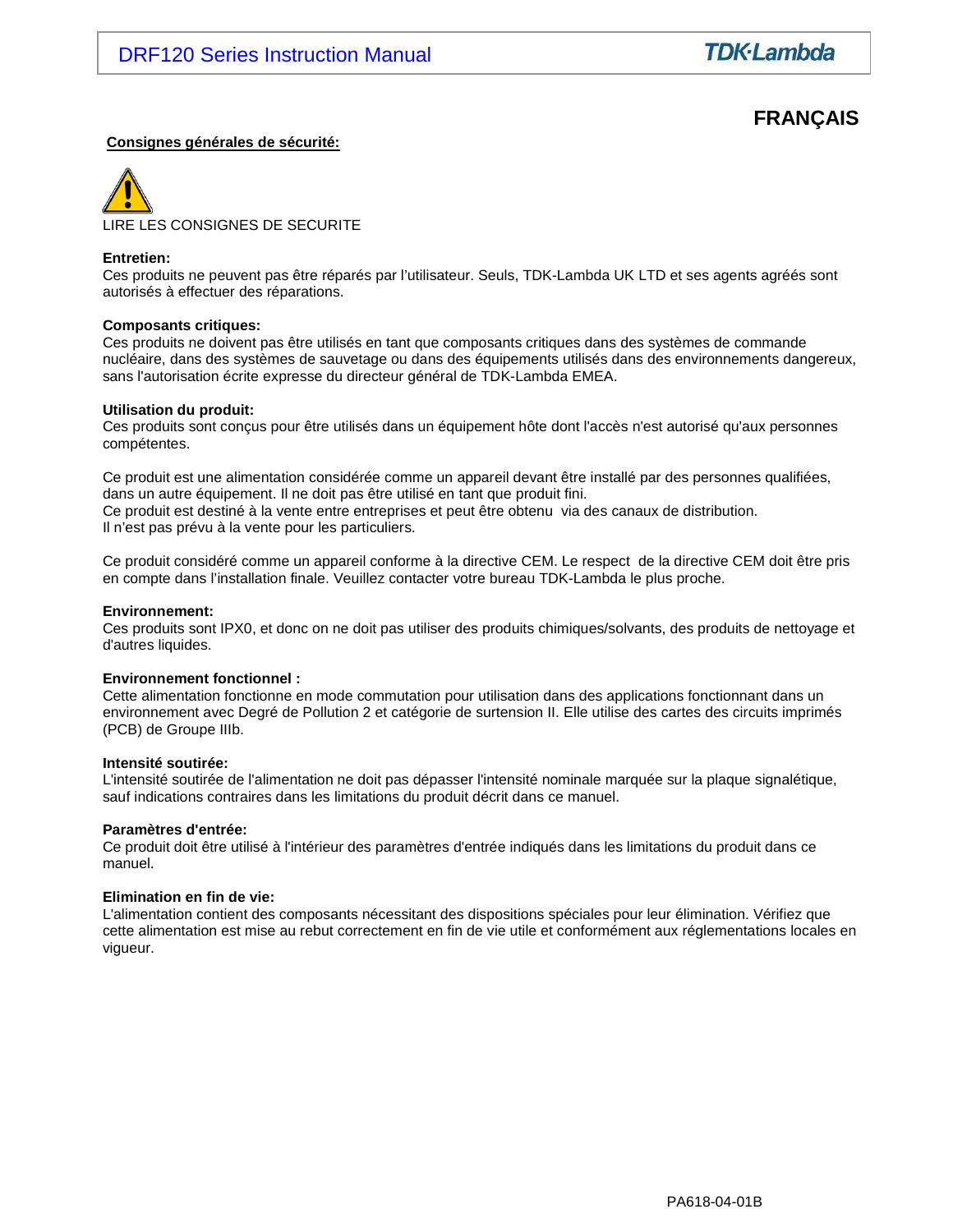

#### **Attention-Danger haute tension :**

Des tensions dangereuses sont présentes dans l'alimentation. L'installateur doit protéger le personnel d'entretien contre un contact involontaire avec ces tensions dangereuses dans l'équipement final.

**AVERTISSEMENT:** Si ce produit est installé dans un équipement final de classe I, il doit être mis à la terre de manière fiable et installé par un professionnel averti.

Les sorties (+) ou (-) peuvent être raccordées à la terre ou laissées flottantes.

Le couvercle/châssis de l'alimentation ne doit pas être accessible à l'utilisateur.

Un fusible interne protège le module et ne doit pas être remplacé par l'utilisateur. En cas de défaut interne, le module doit être renvoyé à TDK-Lambda UK LTD ou l'un de ses agents agréés.

Une enceinte appropriée doit être prévue par l'utilisateur final pour assurer la protection contre les chocs mécaniques, les chocs électriques et l'incendie.

Les orifices de ventilation sur ces produits ne doivent pas être obstrués.

Le couvercle et le châssis du module sont conçus pour protéger des personnels expérimentés. Ils ne doivent pas être utilisés comme couvercles extérieurs d'un équipement, accessible aux opérateurs car en condition de puissance maximum, des parties du châssis peuvent atteindre des températures considérées comme dangereuses pour l'opérateur.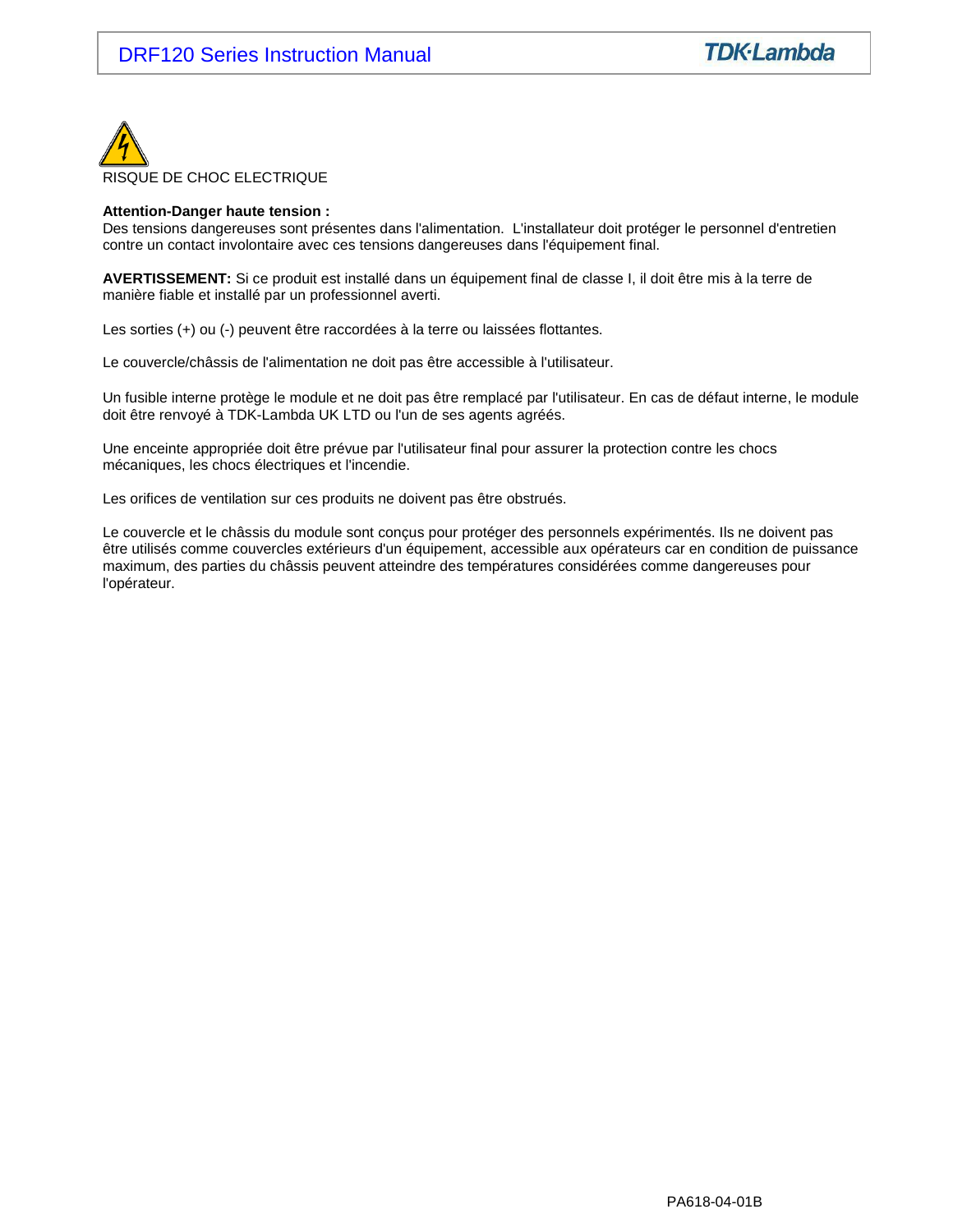# **ITALIANO**

#### **Norme generali di sicurezza:**

SI PREGA DI LEGGERE LE NORME DI SICUREZZA

#### **Manutenzione:**

Il cliente non può eseguire alcuna manutenzione su questi prodotti. L'esecuzione delle eventuali riparazioni è consentita solo a TDK-Lambda UK LTD e ai suoi agenti autorizzati.

#### **Componenti critici:**

Non si autorizza l'uso di questi prodotti come componenti critici all'interno di sistemi di controllo nucleari, sistemi necessari alla sopravvivenza o apparecchiature destinate all'impiego in ambienti pericolosi, senza l'esplicita approvazione scritta dell'Amministratore Delegato di TDK-Lambda EMEA.

#### **Uso dei prodotti:**

Questi prodotti sono progettati per l'uso all'interno di un'apparecchiatura ospite che limiti l'accesso al solo personale competente e autorizzato.

Questo prodotto è un alimentatore professionale componente considerato apparato e come tale deve essere installato da qualificato personale all'interno di altre apparecchiature e non deve essere utilizzato come prodotto indipendente.

Questo prodotto è vendibile solo ad utilizzatori e compratori professionali, attraverso i vari canali di distribuzione. Questo prodotto non è inteso per la vendita al dettaglio o agli utilizzatori finali.

Questo prodotto è da considerarsi come apparato e conforme con la direttiva EMC. Conformità alla direttiva EMC deve essere considerata nell'installazione finale. Gli uffici di TDK-Lambda Sas Succursale Italiana sono a vostra disposizione per ulteriori ragguagli.

#### **Condizioni ambientali:**

Questi prodotti sono classificati come IPX0, dunque non devono essere utilizzati sostanze chimiche/solventi, prodotti per la pulizia o liquidi di altra natura.

#### **Ambiente:**

Questo prodotto è un alimentatore a commutazione, destinato all'uso in applicazioni rientranti in ambienti con le seguenti caratteristiche: Livello inquinamento 2, Categoria sovratensione II. Questo prodotto contiene schede di circuiti stampati in materiali di Gruppo IIIb.

#### **Carico in uscita:**

La potenza in uscita ottenuta dall'alimentatore non deve superare la potenza nominale indicata sulla targhetta dell'alimentatore, fatto salvo dove indicato nei limiti per i prodotto specificati in questo manuale.

#### **Parametri di alimentazione:**

Questo prodotto deve essere utilizzato entro i parametri di alimentazione indicati nei limiti per il prodotto, specificati in questo manuale.

#### **Smaltimento:**

L'unità contiene componenti che richiedono procedure speciali di smaltimento. Accertarsi che l'unità venga smaltita in modo corretto al termine della vita utile e nel rispetto delle normative locali.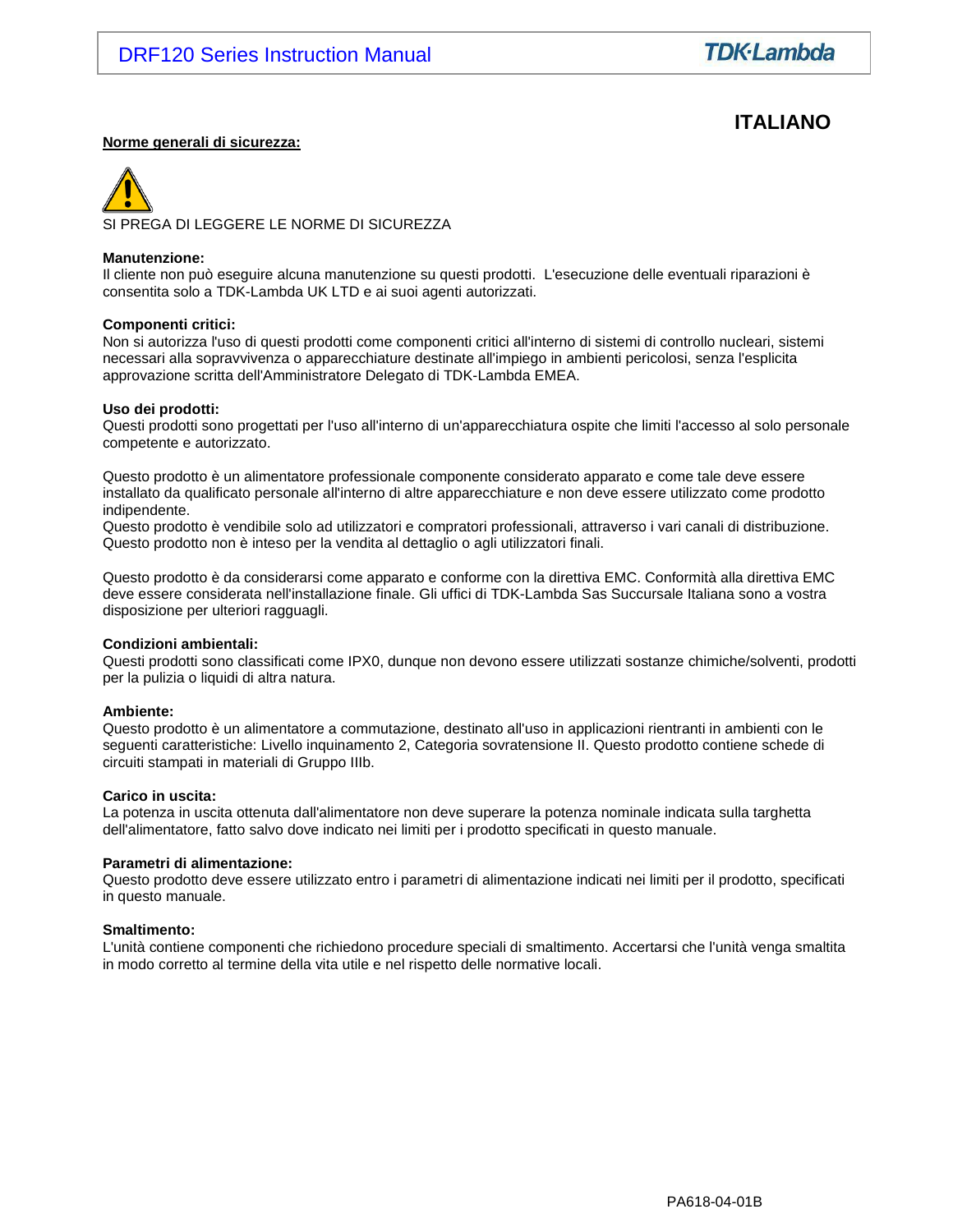

#### **Avvertimento di alta tensione:**

All'interno dell'alimentatore sono presenti tensioni pericolose. Gli installatori professionali devono proteggere il personale di manutenzione dal rischio di contatto accidentale con queste tensioni pericolose all'interno dell'apparecchiatura finale.

**ATTENZIONE:** Se installato in un'attrezzatura di classe I, questo prodotto deve essere collegato a terra in modo affidabile ed installato in modo professionale.

Le uscite (+) o (-) possono essere messa a terra o lasciate isolate.

I coperchi/il telaio dell'unità non devono essere accessibili da parte dell'utente.

Un fusibile interno protegge l'unità e non deve essere sostituito dall'utente. Nell'eventualità di un difetto interno, restituire l'unità a TDK-Lambda UK LTD o a uno dei suoi agenti autorizzati.

L'apparecchiatura finale deve includere una recinzione meccanica, elettrica e antincendio per proteggere dai pericoli di natura meccanica, dalle scosse elettriche e dai pericoli di incendio.

Le griglie di ventilazione su questi prodotti non devono essere ostruite.

Il coperchio/telaio dell'unità è realizzato per proteggere il personale esperto dai pericoli. Non deve essere usato come parte degli involucri esterni di qualsiasi apparecchiatura, se risulta accessibile da parte degli addetti, poiché è possibile che in condizioni di pieno carico una o più parti del telaio dell'unità giunga/giungano a temperature superiori ai limiti considerati sicuri per l'accesso da parte degli addetti.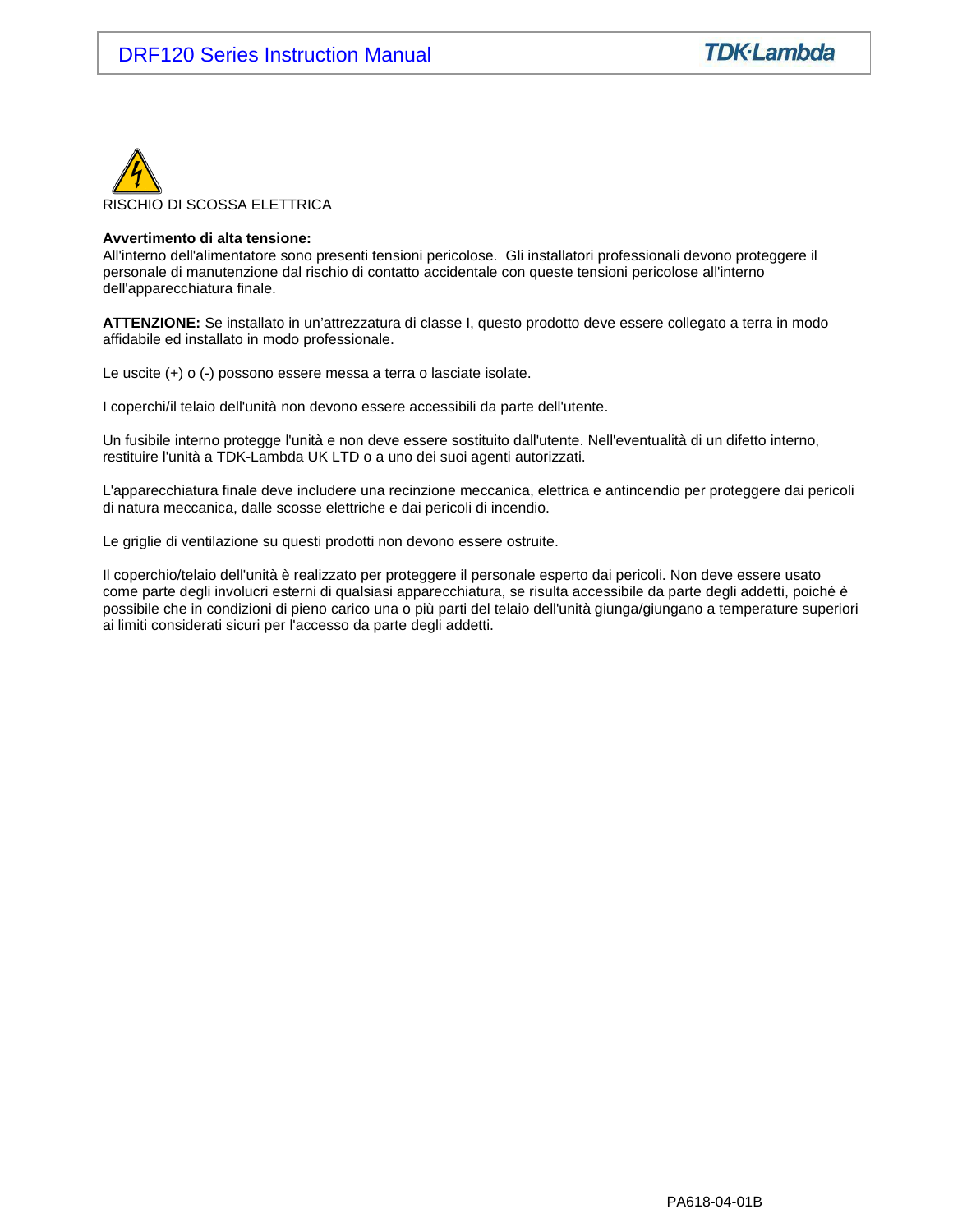# **ESPAÑOL**

#### **Instrucciones generales de seguridad:**



#### **Servicio:**

Estos productos no pueden ser reparados por los clientes. TDK-Lambda UK LTD. y sus agentes autorizados son los únicos que pueden llevar a cabo las reparaciones.

#### **Componentes fundamentales:**

Estos productos no pueden ser utilizados como componentes fundamentales en sistemas de control nuclear, sistemas de soporte vital o equipos a utilizar en entornos peligrosos sin el consentimiento expreso por escrito del Director General de TDK-Lambda EMEA.

#### **Uso de los productos:**

Estos productos han sido diseñados para ser utilizados en un equipo central que restrinja el acceso al personal cualificado autorizado.

Este producto es un aparato considerado fuente de alimentación y sólo para ser instalado por personas cualificadas dentro de otros equipos y no debe ser operado como un producto independiente . Este producto está a la venta entre profesionales y se puede obtener a través de los canales de distribución . No está destinado para la venta a los usuarios finales .

Este producto es considerado un producto electrónico y cumple con la directiva EMC. Dicho cumplimiento debe ser considerado sobre la instalación final. Por favor, contacte con su oficina o distribuidor local de TDK-Lambda

#### **Medioambiental:**

Estos productos son IPX0 y, por tanto, no pueden utilizarse sustancias químicas/disolventes, agentes de limpieza ni otros líquidos.

#### **Medio ambiente:**

Esta fuente de alimentación es una fuente de alimentación de modo conmutado a utilizar en aplicaciones dentro de un entorno con un Grado de contaminación 2 y una Categoría de sobretensión II. En él se utilizan policloruros de bifenilo del Grupo de materiales IIIb.

#### **Carga de salida:**

La potencia de salida tomada de la fuente de alimentación no puede sobrepasar el valor nominal indicado en la etiqueta de la fuente de alimentación, excepto en los casos indicados en las limitaciones del producto en este manual.

#### **Parámetros de entrada:**

Este producto debe ser utilizado dentro de los parámetros de entrada indicados en las limitaciones del producto en este manual.

#### **Desecho de la unidad:**

La unidad contiene componentes que deben ser desechados de una manera especial. Asegúrese de desechar correctamente la unidad al final de su vida útil y conforme a las normas locales vigentes.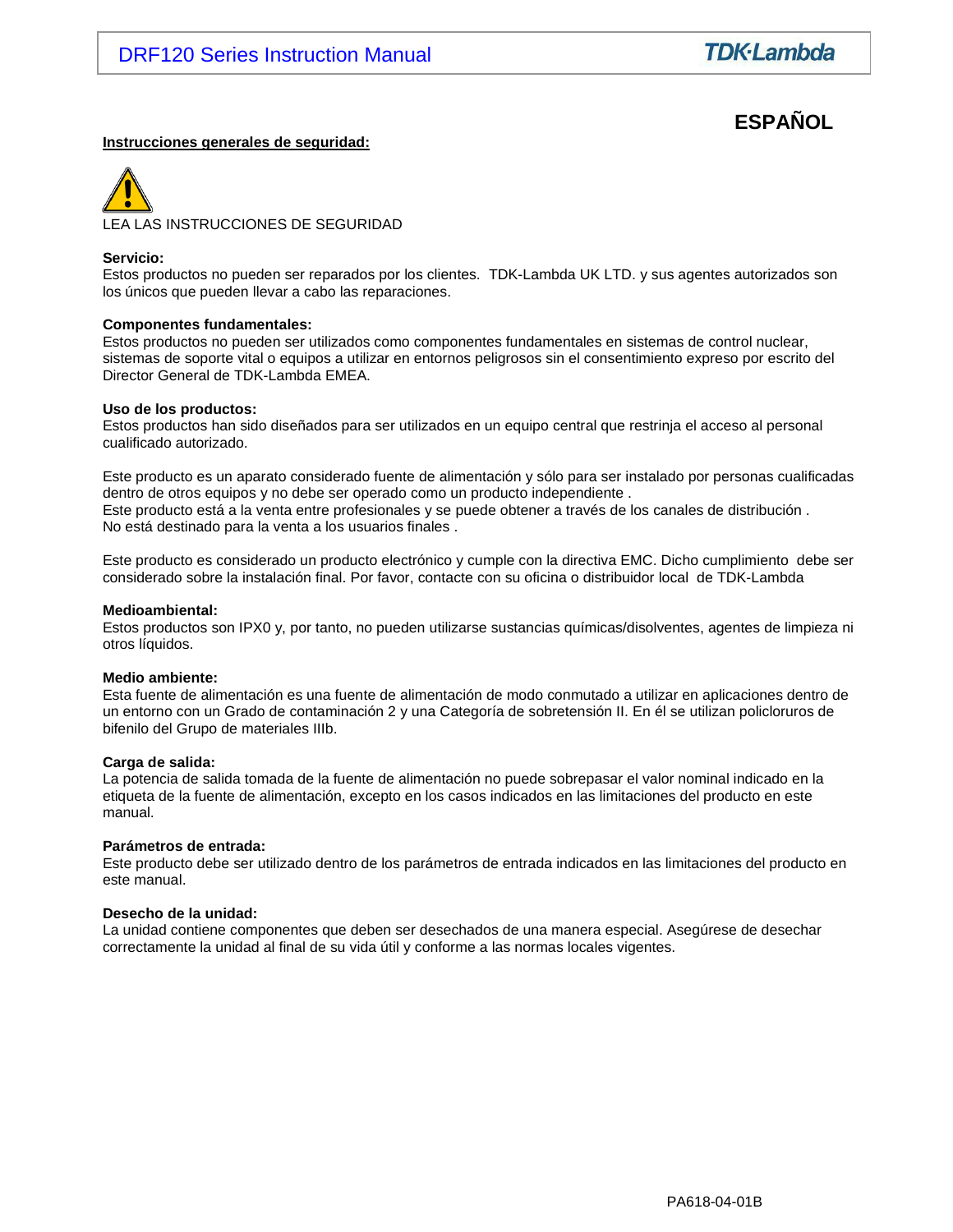

#### **Advertencia de alta tensión:**

En esta fuente de alimentación hay tensiones peligrosas. El instalador profesional debe proteger al personal de servicio contra cualquier contacto accidental con estas tensiones peligrosas en el equipo final.

**ADVERTENCIA:** La instalación de este producto en un equipo de clase I la deben llevar a cabo profesionales y el producto debe estar conectado a tierra.

La salida o salidas (+) o (-) pueden conectarse a tierra o se las puede dejar flotando.

Debe impedirse el acceso de los usuarios a la cubierta o cubiertas y al chasis de la unidad.

Un fusible interno protege la unidad y este no debe ser nunca reemplazado por el usuario. En caso de existir algún defecto interno, la unidad debe ser enviada a TDK-Lambda UK LTD o a uno de sus agentes autorizados.

El equipo de uso final debe constituir un recinto de protección mecánica, eléctrica y contra incendios de protección mecánica, contra descargas eléctricas y contra el peligro de incendios.

Las aberturas de ventilación de estos productos no deben obstruirse jamás.

La cubierta/chasis de la unidad ha sido diseñada para que proteja a las personas cualificadas de los peligros. No deben ser utilizadas como parte de las cubiertas externas de cualquier equipo al que pueden acceder los operarios, ya que bajo unas condiciones de carga completa, la pieza o piezas del chasis de la unidad pueden alcanzar temperaturas superiores a las consideradas seguras para el acceso de los operarios.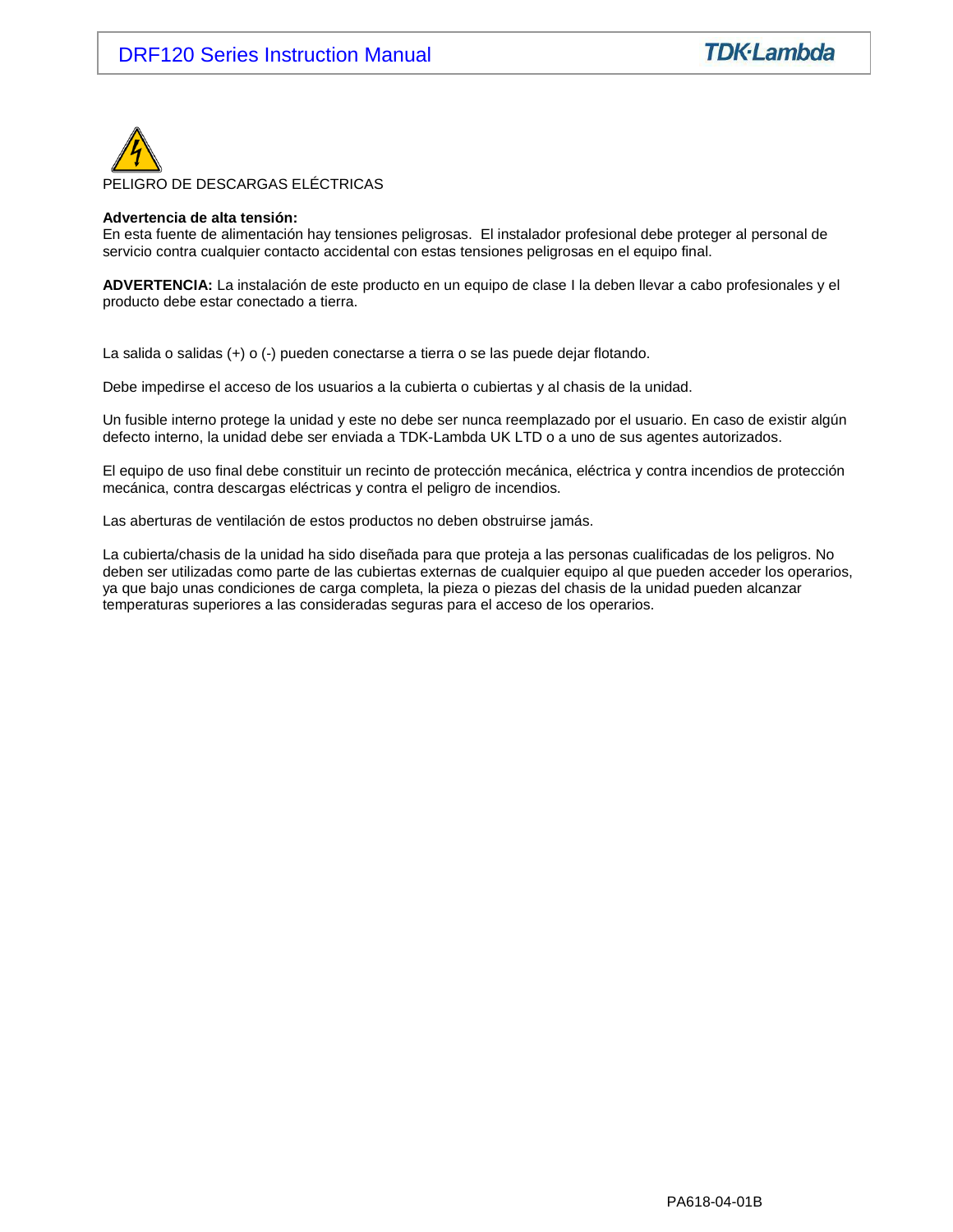# **PORTUGUÊS**

#### **Instruções gerais de segurança:**



#### **Manutenção:**

Estes produtos não são podem ser submetidos a manutenção por parte do cliente. Apenas a TDK-Lambda UK LTD e os seus agentes autorizados têm permissão para realizar reparações.

#### **Componentes essenciais:**

Não é autorizada a utilização destes produtos como componentes essenciais de sistemas de controlo nuclear, sistemas de suporte de vida ou equipamento para utilização em ambientes perigosos sem a expressa autorização por escrito do Director-Geral da TDK-Lambda EMEA.

#### **Utilização do produto:**

Estes produtos foram concebidos para utilização dentro de um equipamento de alojamento que apenas permita o acesso a pessoal qualificado autorizado.

Este produto é uma alimentaçao considerado com um aparelho para ser instalado por pessoas qualificadas em outros equipamentos.

Não deve ser usado como um produto acabado.

Este produto é destinado para venda entre as empresas e pode ser obtido através de canais de distribuição. Não se destina à venda aos particulares.

Este produto considerado com um aparelho de acordo com a directiva CEM. Conformidade com a directiva CEM devem ser considerados na instalação final. Entre em contacto com seu escritório TDK-Lambda mais próximo

#### **Ambiental:**

Estes produtos são IPX0 e, como tal, não se devem utilizar químicos/solventes, agentes de limpeza e outros líquidos.

#### **Ambiente:**

Esta fonte de alimentação é uma fonte de alimentação do modo de comutação para utilização em aplicações com um Nível de Poluição 2 e ambientes da categoria de sobretensão II. São utilizadas placas de circuitos impressos do grupo de materiais IIIb.

#### **Carga de saída:**

A potência de saída extraída da fonte de alimentação não deve exceder a classificação assinalada na etiqueta da fonte de alimentação, excepto quando indicado nas limitações do produto neste guia.

#### **Parâmetros de entrada:**

Este produto deve ser utilizado dentro dos parâmetros de entrada indicados nas limitações do produto neste guia.

#### **Eliminação no fim de vida:**

A unidade contém componentes que necessitam de procedimentos especiais de eliminação. Certifique-se de que a unidade é devidamente eliminada no fim da sua vida útil e que tal é feito em conformidade com os regulamentos locais.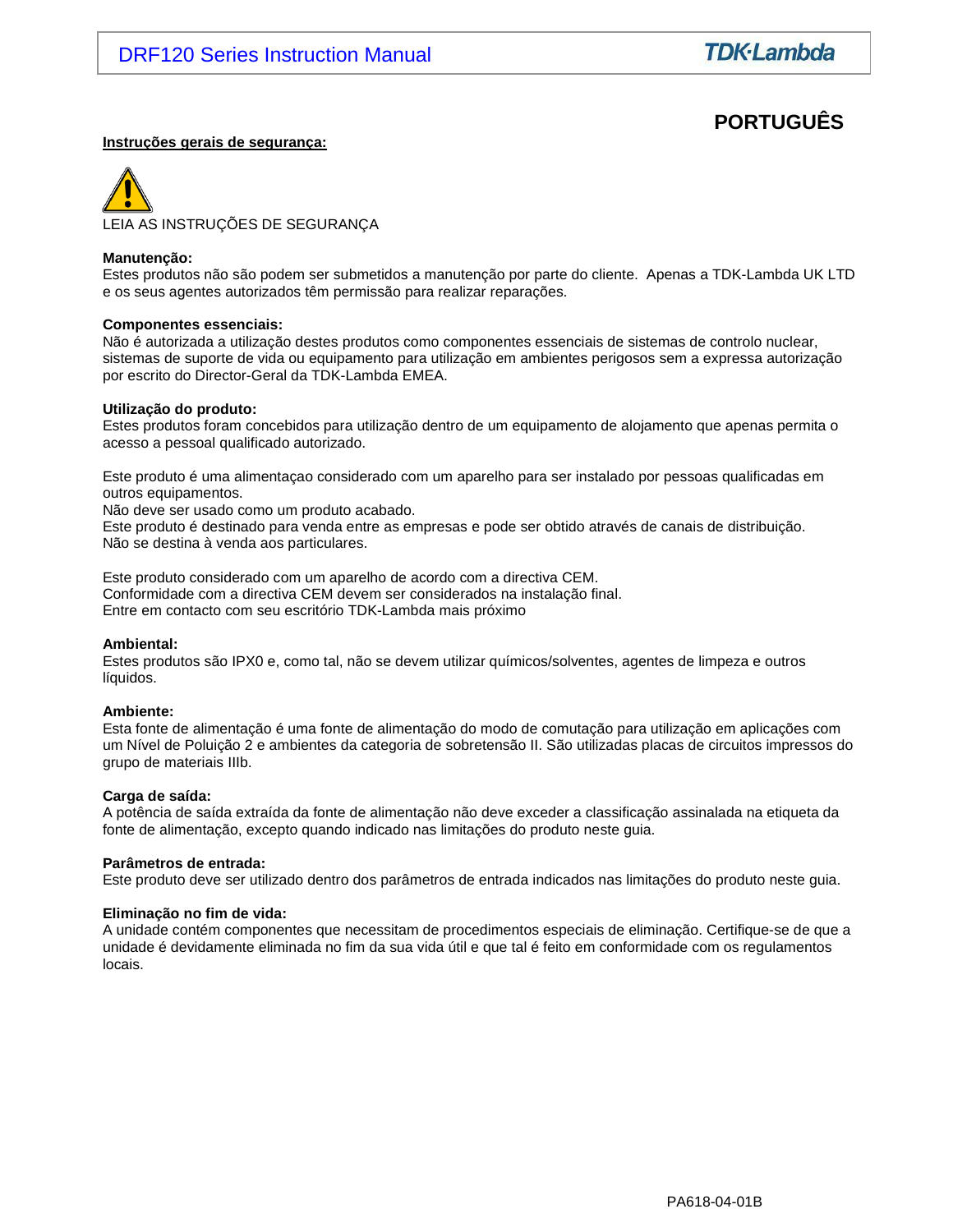

#### **Aviso de alta tensão:**

Estão presentes tensões perigosas dentro da fonte de alimentação**.** O profissional que realizar a instalação deve proteger o pessoal de assistência contra contactos inadvertidos com estas tensões perigosas do equipamento final.

**AVISO:** Quando instalado num equipamento de Classe I, este produto deve ser ligado à terra de forma fiável e instalado por um profissional.

As saídas (+) e (-) podem ser ligadas à terra ou deixadas soltas.

O chassis/cobertura(s) da unidade não deve estar acessível ao utilizador.

Existe um fusível interno que protege a unidade e que não deve ser substituído pelo utilizador. Em caso de defeito interno, a unidade deve ser devolvida à TDK-Lambda UK LTD ou a um dos seus agentes autorizados.

O equipamento de utilização final deve fornecer um bastidor com protecção mecânica, eléctrica e contra incêndios adequada.

As aberturas de ventilação destes produtos não devem ser obstruídas.

O chassis/cobertura da unidade está concebido de forma a proteger o pessoal especializado de perigos. Não devem ser utilizados como parte das coberturas externas de qualquer equipamento em que possam estar acessíveis aos operadores, uma vez que em condições de carga máxima, algumas peças do chassis da unidade podem atingir temperaturas superiores às consideradas seguras para o acesso do operador.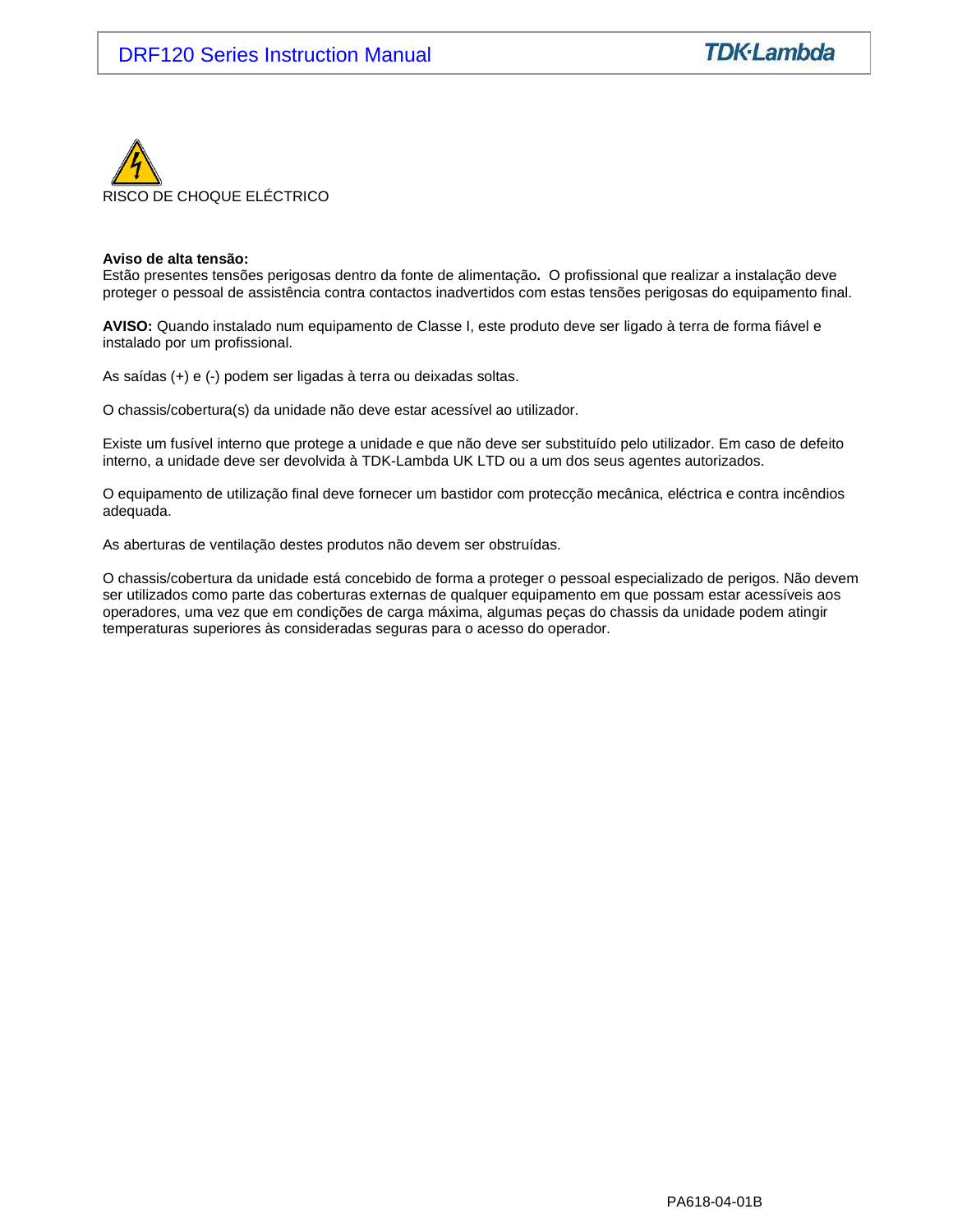# *DRF120 Series Instruction Manual*

# **BEFORE USING THE POWER SUPPLY UNIT**

Pay attention to all warnings and cautions before using the unit. Incorrect usage could lead to an electrical shock, damage to the unit or a fire hazard.

# **Warning Symbols**

# l **CAUTION**

| . DO NOT MODIFY OR DISASSEMBLE THE POWER SUPPLY.      |  |
|-------------------------------------------------------|--|
| . READ INSTRUCTION MANUAL BEFORE CONNECTING TO MAINS. |  |
| . ELECTRIC SHOCK HAZARDOUS ON THE CONNECTOR SECTION.  |  |

# **NOTICE:**

- (1) Installing/Storage Environment
	- 1. Store the product with ambient temperature –40 to +85  $^{\circ}$ C, and relative humidity 5 to 95% (No Dewdrop).
	- 2. Operation under the following conditions can reduce product life:
		- (a) Over current
		- (b) Output terminals shorted
		- (c) Out of input voltage range
		- (d) Out of operating temperature range
		- (e) Out of PSU specification
	- 3. Confirm connections to input/output terminals are correct as indicated in the instruction manual.
	- 4. Use the product where the relative humidity is 5 to 95% (No Dewdrop).
	- 5. Avoid places where the product is subjected to direct sun light.
	- 6. Avoid places where the product is subjected to penetration of liquid, foreign substance or corrosive gas.
	- 7. Avoid places subject to shock or vibration.

 A device such as a contact breaker may be a vibration source. Set the Power Supply as far as possible from possible sources of shock or vibration.

- 8. If the Power Supply is used in an area with excessive electronic noise, be sure to separate the Power Supply as far as possible from the noise sources.
- 9. Don't use the product in the environment with strong electromagnetic field, corrosive gas and conductive substance.
- 10. Model/type reference: DRF120-24-1-xyz , DRF120-24-1/HL-xyz (where xyz is optional and can be alphanumeric characters or blank and it is not a safety related information - product ratings unchanged)

# **Precautions in Using the product:**

 When the product is used under the circumstance or environment below, ensure adherence to limitations of the ratings and functions.

- Also take countermeasures for safety precautions such as fail-safe installations.
	- 1. Under the circumstances or environment which are not described in the instruction manual.

 2. For nuclear power control, railway, aircraft, vehicle, incinerator, medical equipment, entertainment equipment, safety device etc…

3. For applications where death or serious property damage is possible and extensive safety precautions are required.

4. Not to be used with a high inductive power source, as it may cause unstable operation of the power supply.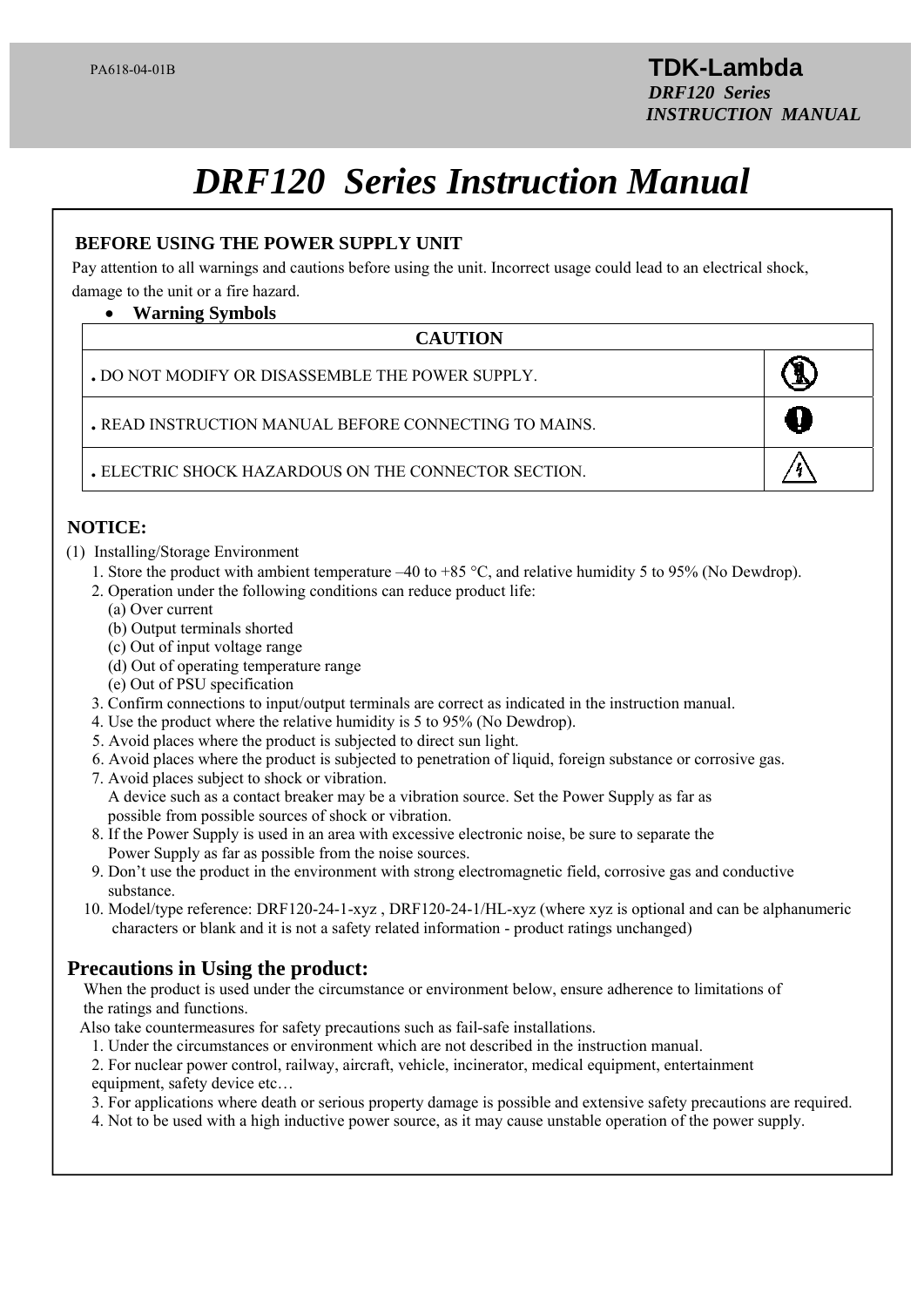# **Note: CE MARKING**

 CE Marking, when applied to a product covered by this handbook indicates compliance with the following: Low Voltage Directive in that it is complies with EN60950-1. EMC Directive

Restriction of the use of certain Hazardous Substances Directive

ATEX Directive (applicable products only identified by the ATEX Ex mark)

# **2. Terminal Explanation**

# **2-1. DRF120**



- $\mathbb{D}$  +V: +Output terminal
- $\circled{2}$  V: Output terminal
- V.ADJ: Output voltage adjust trimmer The output voltage rises when trimmer is turned clockwise.
- L: AC Input terminal Live line (fuse in line)
- N: AC Input terminal Neutral line
- $\circledcirc \oplus$ : Protective Earth Connect to safety ground of apparatus or equipment.
- DC OK : Green LED lights when Output Voltage on and within specification
- PEAK : Red LED lights when Output Current peaks
- DC OK: Relay contact
- DC OK : Relay contact
- $\overline{A}$  Signal Connector see section 12

### **WIRING**

| <b>CONNECTOR</b>    | Recommended Wire | Max. Torque          |
|---------------------|------------------|----------------------|
| <b>INPUT</b>        | $10 - 24$ AWG    | 10.3 kgf.cm          |
| $(L, N, \bigoplus)$ |                  | $(9 \text{ lbf.in})$ |
| <b>OUTPUT</b>       | $10 - 24$ AWG    | 10.3 kgf.cm          |
| $(+V, -V)$          |                  | $(9 \text{ lbf.in})$ |
| <b>OUTPUT</b>       | $10 - 24$ AWG    | 10.3 kgf.cm          |
| (DC OK)             |                  | $(9 \text{ lbf.in})$ |

**Note: According to EN/UL60950-1 multistrand flexible cables connected to the input require ferrule.**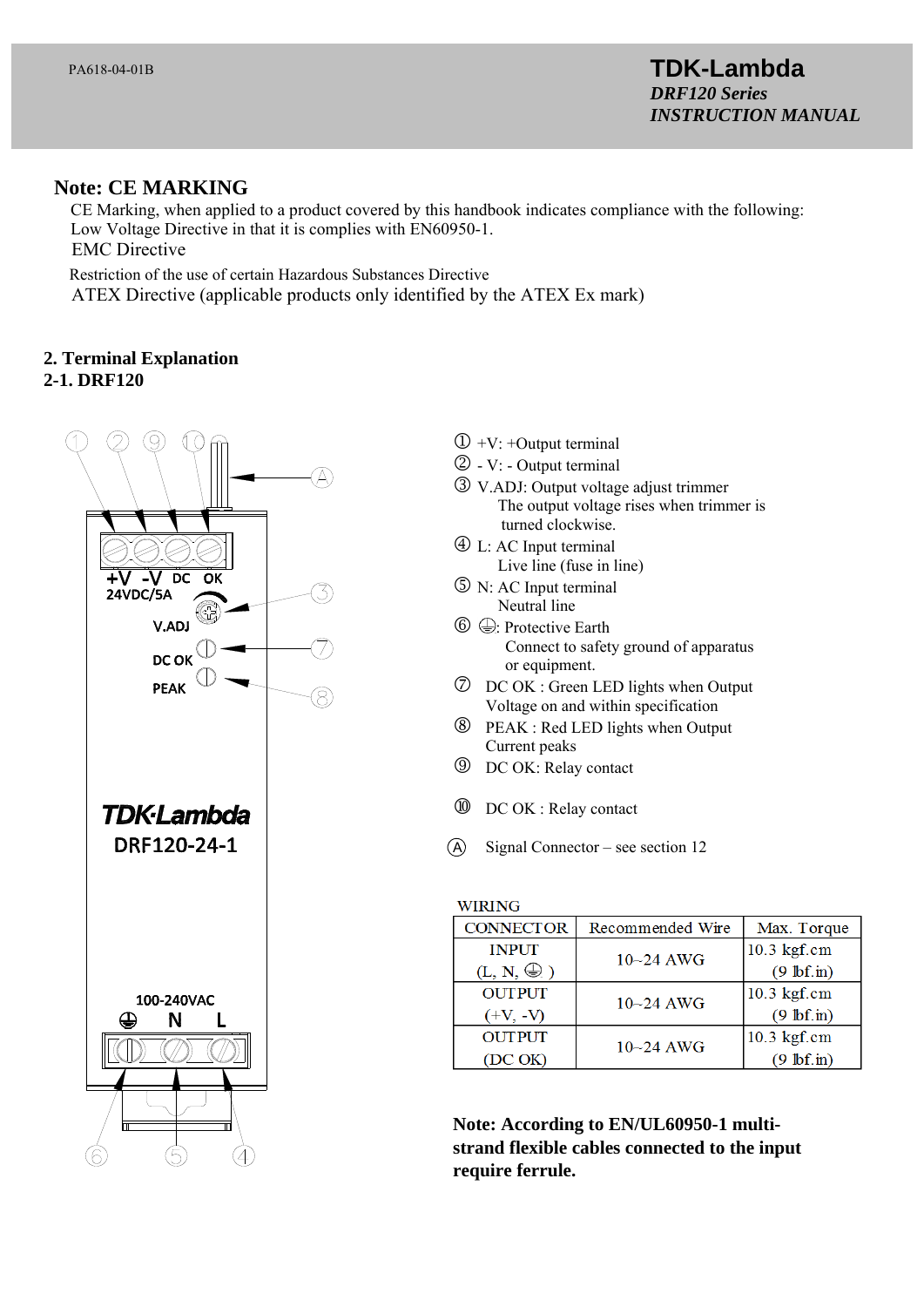# **3. Terminal Connecting Method**

Pay attention to the input wiring. If it is connected to wrong terminal, the power supply will be damaged.

- Input must be off when making connections.
- Connect  $\bigoplus$  (Protective Earth) terminal of input connector to ground terminal of the equipment.
- The output load line and input line shall be separated and twisted to reduce noise sensitivity.

When connecting or removing input and output wire, do not apply stress to PCB.

# **4. Explanation of Functions and Precautions**

# **4-1. Input Voltage Range**

Input voltage range is single phase  $85 \sim 264 \text{VAC} (47 \sim 63 \text{Hz})$ can withstand 300VAC surge for 5 seconds during operation. Input voltage which is out of specification may cause unit damage. For cases where conformance to various safety specs (UL, CSA, EN) are required, input voltage range will be 100  $\sim$  240VAC (50/60Hz).

# **4-2. Output Voltage Range**

Output voltage is set to the rated value at shipment. V.ADJ trimmer on the front panel side can be used to adjust the output voltage within the range specified (refer to specifications for adjustable range).

To turn the trimmer clockwise, the output voltage will be increased. Take note when the output voltage is increased excessively, over voltage protection (OVP) function may trigger and output voltage will be shut down. Furthermore, when increasing the output voltage, reduce the output current so as not to exceed the maximum output power.

# **4-3. Over Voltage Protection ( OVP )**

The OVP function will shut down the output. To reset the OVP, disconnect the input voltage from the power supply for a minute and then re-apply. Alternatively, use CNT reset (Remote ON/OFF: OFF to ON). The OVP point is fixed and cannot be adjusted externally.

# **4-4. Over Current Protection ( OCP )**

Constant current limit with auto recovery. If the output current is >105% for more than 4 seconds the power supply will shut down, continuous operation in overload or short condition may result in damage to the power supply.

### **4-5. Peak output current**

The DRF120 can deliver 150% peak current for 4 seconds aiding the startup of capacitive loads and operation of downstream circuit breakers. The operating conditions for peak output current are as followed:

- (a) Duty cycle of peak current,  $D < 35\%$
- (b) < rated output power and RMS current
- (c) Reduce peak current according to output derating curve for higher ambient temperature.
- (d) PSU will shut down if the peak output time exceed 4 sec.
- (e) Peak output current and its duration are defined as followed:



# **4-6. Output Ripple & Noise**

The standard specification for maximum ripple value is measured according to measurement circuit as below. When load lines are longer, ripple becomes larger. In this case, electrolytic capacitor, film capacitor, etc. might be necessary to use across the load terminal. The output ripple cannot be measured accurately if the probe ground lead of oscilloscope is too long.

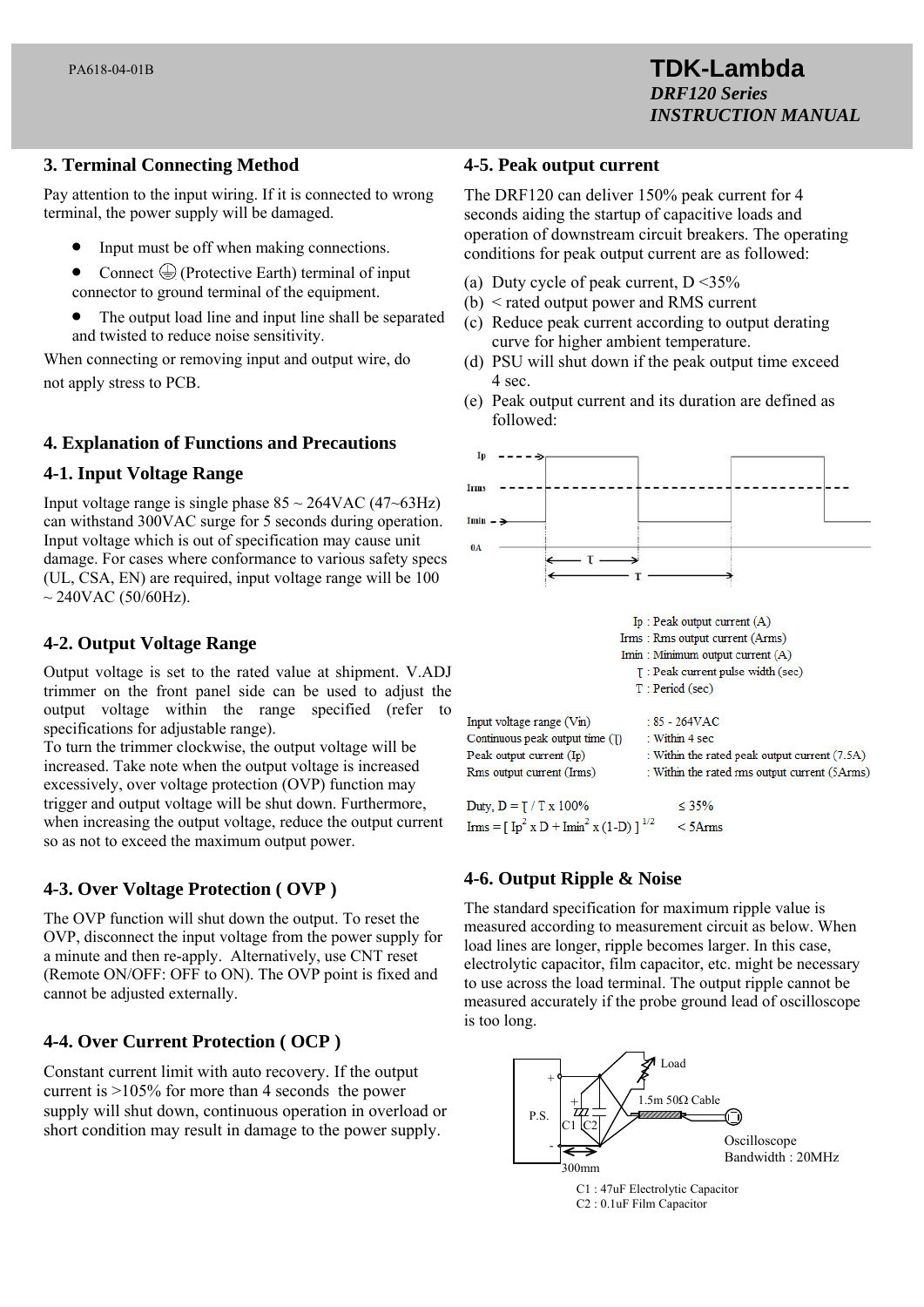# **4-7. Series Operation**

For series operation, either method (A) or (B) is possible.







# **4-8. Parallel Operation**

To use as Back-up Power Supply

- 1. Set power supply output voltage higher by the forward voltage drop(VF) of diode.
- 2. Adjust the output voltage of each power supply to be the same.
- 3. Use within the specifications for output voltage and output power.



4. When paralleling units cut the link between pins 1 & 2 of signal connector (CN201) located on the top of the unit.

**TDK-Lambda** 

*INSTRUCTION MANUAL*

*DRF120 Series*



- 5. Use similar output cable length and gauge for optimum load sharing.
- 6. Up to 5 units may be connected in parallel. Derate total output load current by 20%.
- 7. PV function should not be used during parallel operation.

# **4-9. Isolation Test**

Isolation resistance between output and  $\bigoplus$  (Protective Earth) shall be more than  $100M\Omega$  at 500VDC. For safety operation, voltage setting of DC isolation tester must be done before the test. Ensure that the unit is fully discharged after the test.

Output ~  $\bigoplus$  (Protective Earth) : 500VDC 100M $\Omega$  or more

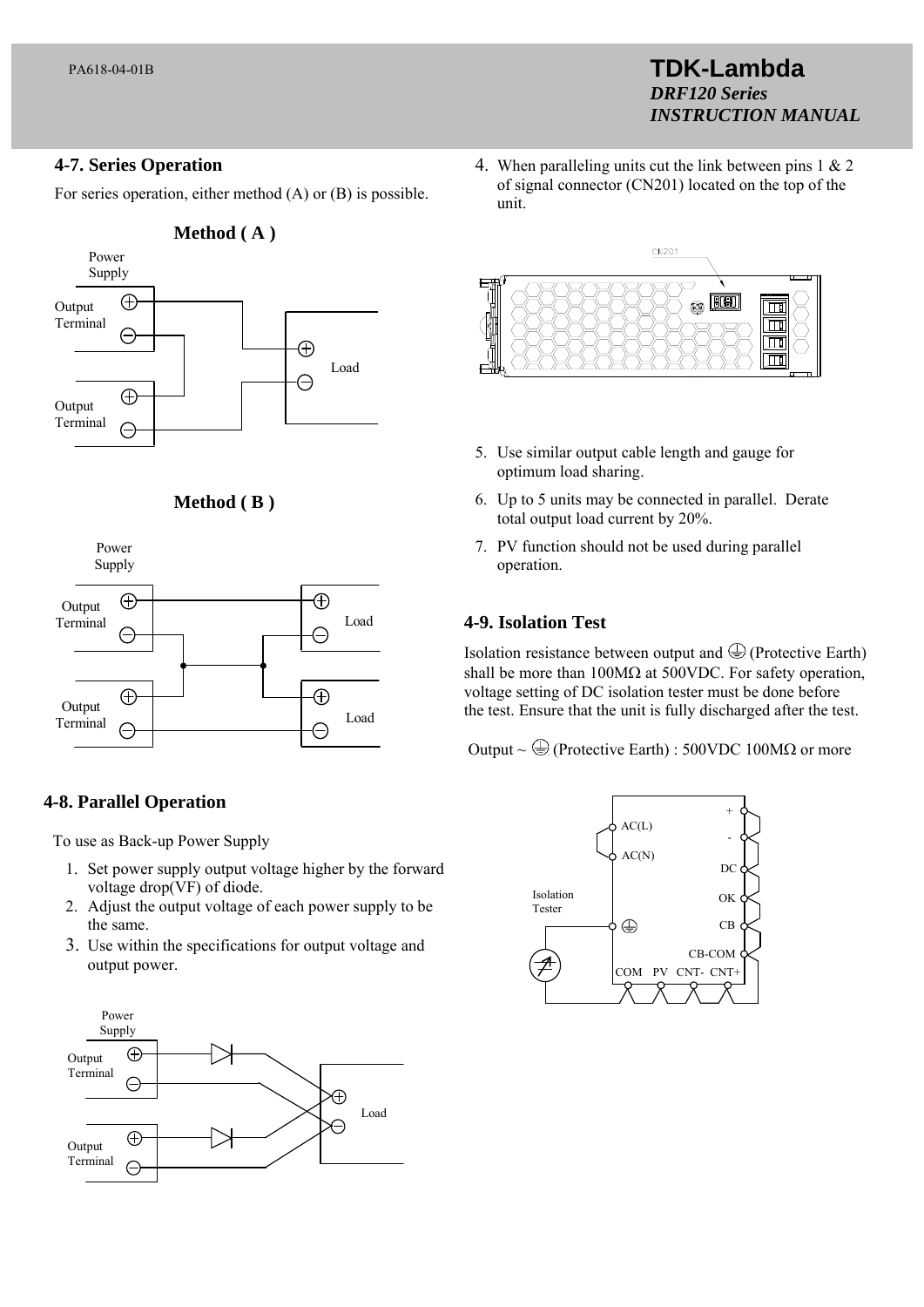### **4-10. Withstand Voltage**

This series is designed to withstand 4242VDC between input and output, 2121VDC between input and  $\bigoplus$  (Protective Earth) and 500VDC between output and the  $\bigoplus$  (Protective Earth) each for 1 minute. When testing withstand voltage, set current limit of the withstand voltage test equipment to 20mA (Output -  $\bigoplus$  (Protective Earth) : 100mA). The applied voltage must be gradually increased from zero to the testing value and then gradually decreased for shut down. When timer is used, the power supply may be damaged by high impulse voltage at timer switch on and off. Connect input and output as follows.

Input  $\sim$  Output (dotted line) 4242VDC 1min. ( 20mA ) Input  $\sim \bigoplus$  (Protective Earth) (solid line) 2121VDC 1min. ( 20mA )







### **4-11. Output Dynamic Load Response**

During output dynamic load test (0%-100% load), the output voltage level might experience a higher voltage dip of -15% (typ).

For example,  $VIN = 230VAC$  Dynamic Load =  $0\%$  - 100%  $Ta = 25 \text{deg}C$ , the output voltage level dip will be  $-15\%$  (typ).

### **5. DC OK relay**

In normal operation the DC Good relay is closed when the output voltage is greater than 80% of nominal output voltage. When the output is less than 80% of nominal output voltage the relay is open.

### **6. Programming Voltage (PV)**

The output voltage may be adjusted, between  $24 - 28V$ , by the application of an external programming voltage, in the range 5-6V, to pins 7 and 8 of the signal connector (see section 12). Please consider the following output voltage linearity characteristic.



### **7. Control ON/OFF (CNT)**

The power supply can be remotely switched ON by removing the link between pins 5 and 6 of the signal connector and taking the CNT+ (pin 5) to TTL low or by switching pin 5 to pin 6 via a remote switch or relay. If the link is removed and no TTL signal is applied the unit remains OFF.

The CNT ON/OFF should not be abused by switching ON/OFF the power supply too quickly. Instead, allowed a minimum of 1 minute or longer to switch state.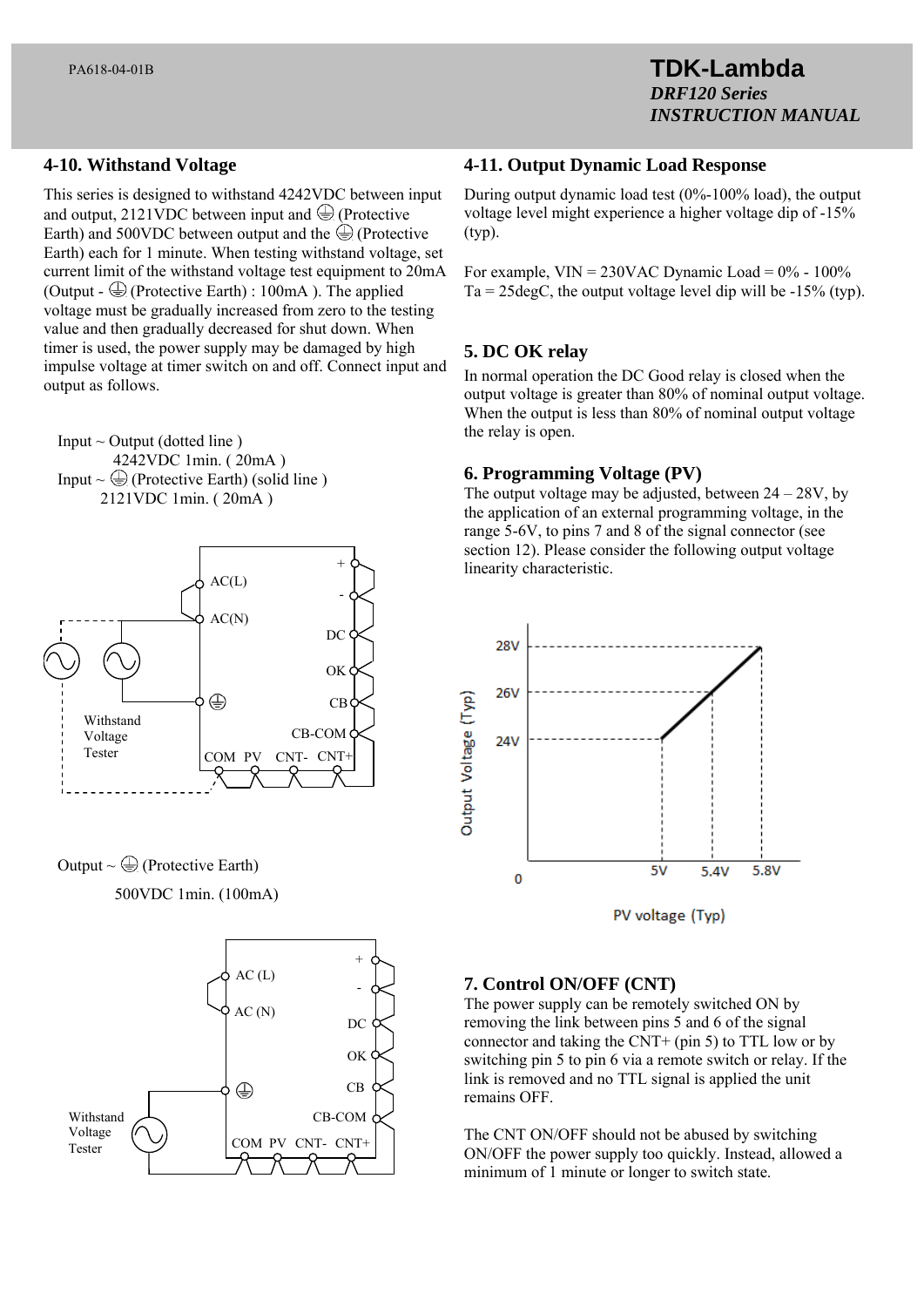# **TDK-Lambda**  *DRF120 Series INSTRUCTION MANUAL*

# **8. Mounting Directions**

Recommended standard mounting method is vertical with the output connector uppermost. Do not exceed the load deratings. See section 9. Leave enough space surround the units to ventilate heat efficiently.



Minimum Installation clearances:

40mm on top, 20mm on the bottom, A=5mm which is recommended on the left and right side when products are permanently loaded with full 120W. In case the adjacent device is a heat source, A=15mm clearance is recommended.

# **8.1. Power supply mounting on DIN RAIL (TS35 or equivalent)**

- Make sure input and output wire disconnected when mount power supply onto rail.
- (1) Tilt the unit slightly rearwards, fit the unit over top hat rail.



(2) Slide it downward until it hits the stop.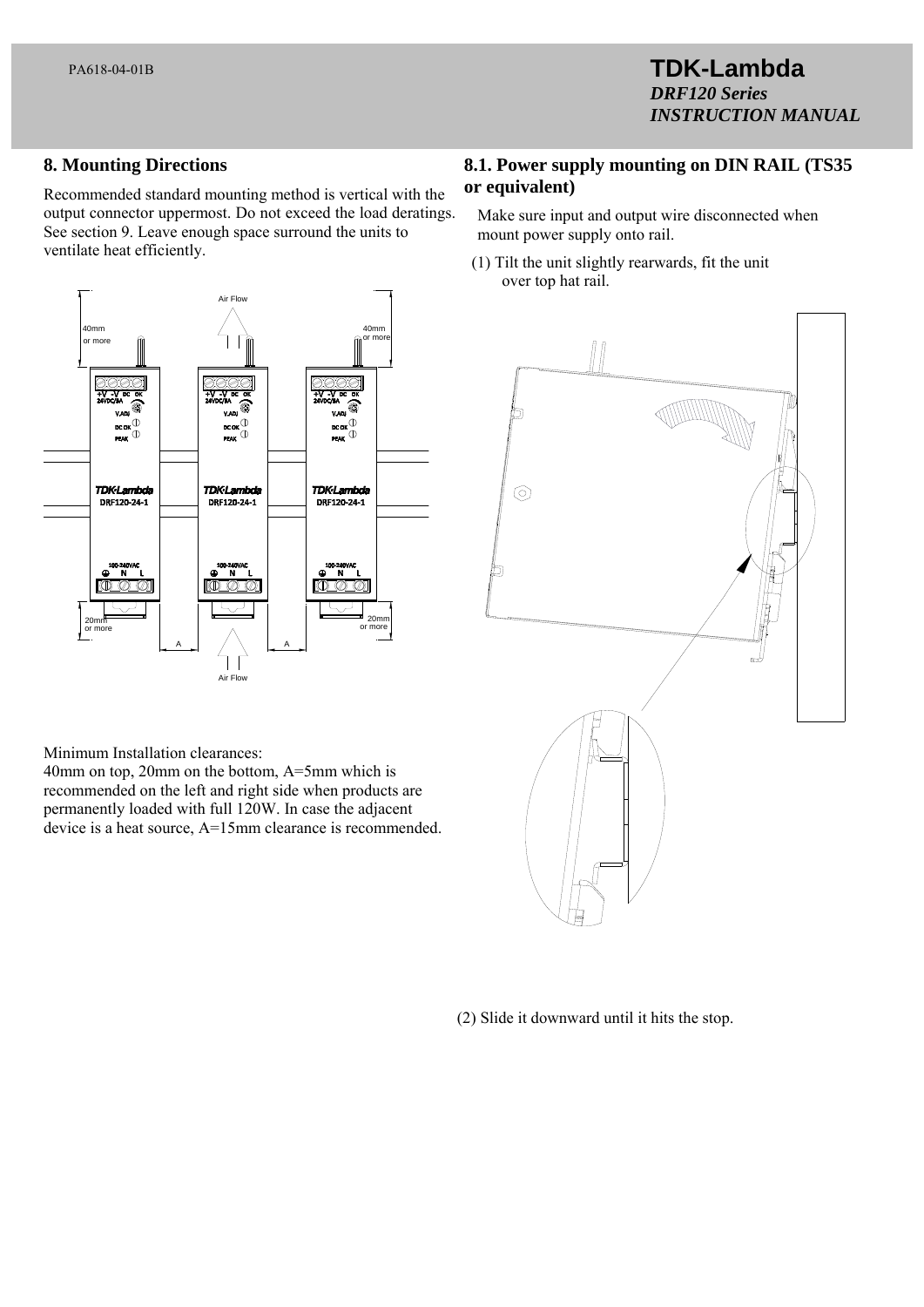# **TDK-Lambda**  *DRF120 Series INSTRUCTION MANUAL*

(3) Press against the bottom front side for locking. Shake the unit slightly to check the locking action.



 (4) In order to tighten the unit mounting, the Din rail stopper attached on both sides of the unit is recommended.

# **8.2. Power supply removal from DIN RAIL**

(1) Switch main power off and disconnect your system from the supply network. Pull the Latch on the rear lower edge of the unit downwards and gently lift lower front edge of the unit (tipping upwards) and remove it.



# **9. Output Derating – DRF120 series**



# **10. Wiring Method**

The output load line and input line shall be separated and twisted to improve noise sensitivity.

Use all lines as thick and short as possible to make lower impedance.

Noise can be eliminated by attaching a capacitor to the load terminals.

EMI reduction performance by winding the cable around a toroidal ferrite core several times. Use any appropriate commecially available ferrite core from local vendor.

For safety and EMI considerations, connect  $\bigcirc$  (Protective Earth) terminal of input connector to ground terminal of equipment.

# **10.1 EMC**

The DRF120 complies with the provisions of the EMC directive and meets the following standards:

Emissions: EN55022 Class B

Immunity: EN61000-4-2, -3, -4, -5, -6, -8, 11

SEMI F47 0706, GL EMC2

# **11. External Fuse Rating**

If required a 250Vac/5A rated fuse rating should be fitted external on input line. Surge current flows when line turns on. Use slow-blow fuse or time-lag type fuse. Do not use fastblow fuse. Fuse rating is specified by in-rush current value at line turn-on. Do not select the fuse according to input current (RMS.) values under the actual load condition.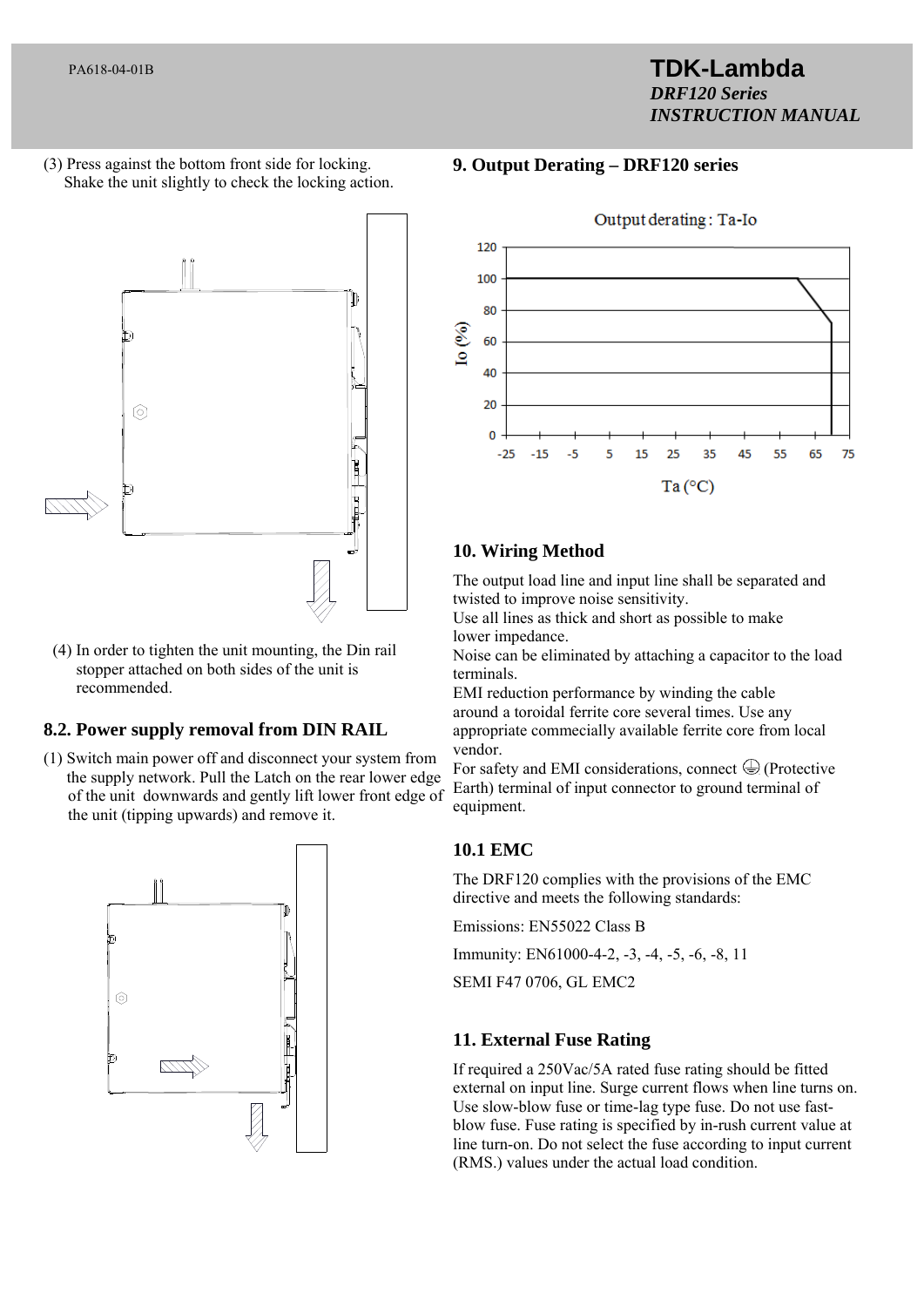# **12. Connections**

Trimmer adjustment is strictly prohibited. FORD

Signal Connector Information

| Signal connector used (CN201) |                  |                   |          |  |  |
|-------------------------------|------------------|-------------------|----------|--|--|
|                               | Part Description | Part Name         | Manufact |  |  |
|                               | Pin Header       | S8B-PHDSS(LF)(SN) | JST.     |  |  |

Matching Housings, Pin & Tool

| Part Description     | Part Name               | Manufact.  |
|----------------------|-------------------------|------------|
| Socket Housing       | PHDR-8VS                | <b>JST</b> |
| <b>Terminal Pins</b> | SPHD-002T-P0.5          | <b>JST</b> |
|                      | SPHD-001T-P0.5          |            |
| Hand Crimping        | YRS-620(SPHD-002T-P0.5) | <b>JST</b> |
| Tool                 | YC-610R(SPHD-001T-P0.5) |            |



# **13. DRF120 series UL508 Listed Condition**

WIRING

| Connector           | Recommended Wire | Max. Torque          |
|---------------------|------------------|----------------------|
| Input               | $10 - 24$ AWG    | $10.3$ kgf.cm        |
| $(L, N, \bigoplus)$ |                  | $(9$ lbf.in)         |
| Output              | $10 - 24$ AWG    | $10.3$ kgf.cm        |
| $(+V, -V)$          |                  | $(9$ lbf.in)         |
| Output              | $10 - 24$ AWG    | $10.3$ kgf.cm        |
| (DC OK)             |                  | $(9 \text{ lbf.in})$ |

1) Wire requirements, use minimum 75°C wire, use copper

**TDK-Lambda** 

*INSTRUCTION MANUAL*

*DRF120 Series*

conductor only.

2) For use in a Pollution degree 2 environment only.

3) These products are considered for use where maximum surrounding air temperature does not exceed 70°C. When installing these products, please refer to section 9 for derating.

4) Indoor use only.

**14. DRF120 series ATEX/IEC Ex Conditions (**Model DRF120-24-1/HL-xyz only**)** 

II3G Ex nA nC IIC T4 Gc

The **DRF 120-24-1/HL** is a sub model of the DRF120 series. It has the same functionality as the standard DRF120 and benefits from a conformal coating. It is suitable for applications in Zone 2 provided it is installed in an appropriate IP54 enclosure according EN60079-15. When fitted in an IP54 enclosure, mounting method (section 8), ambient temperature requirement and deratings (section 9) must be complied with. Do not adjust any trimmers when explosive atmosphere could be present.

The DRF120-24-1/HL is approved to IEC/EN60079-0 and IEC/EN60079-15 Protection type nA and nC.

The product is suitable for IIA, IIB and IIC gas atmospheres. Temperature class T4 (maximum surface temp ≤ 135°C).

Product marking:

# **TDK-Lambda**

TDK-Lambda UK Ltd Kingsley Avenue, Ilfracombe Devon, EX34 8ES Telephone - Sales and Service +44 (0)1271 856666 Head Office and Works +44 (0)1271 856600 Facsimile +44 (0)1271 864894 WEBSITE: www.uk.tdk-lambda.com